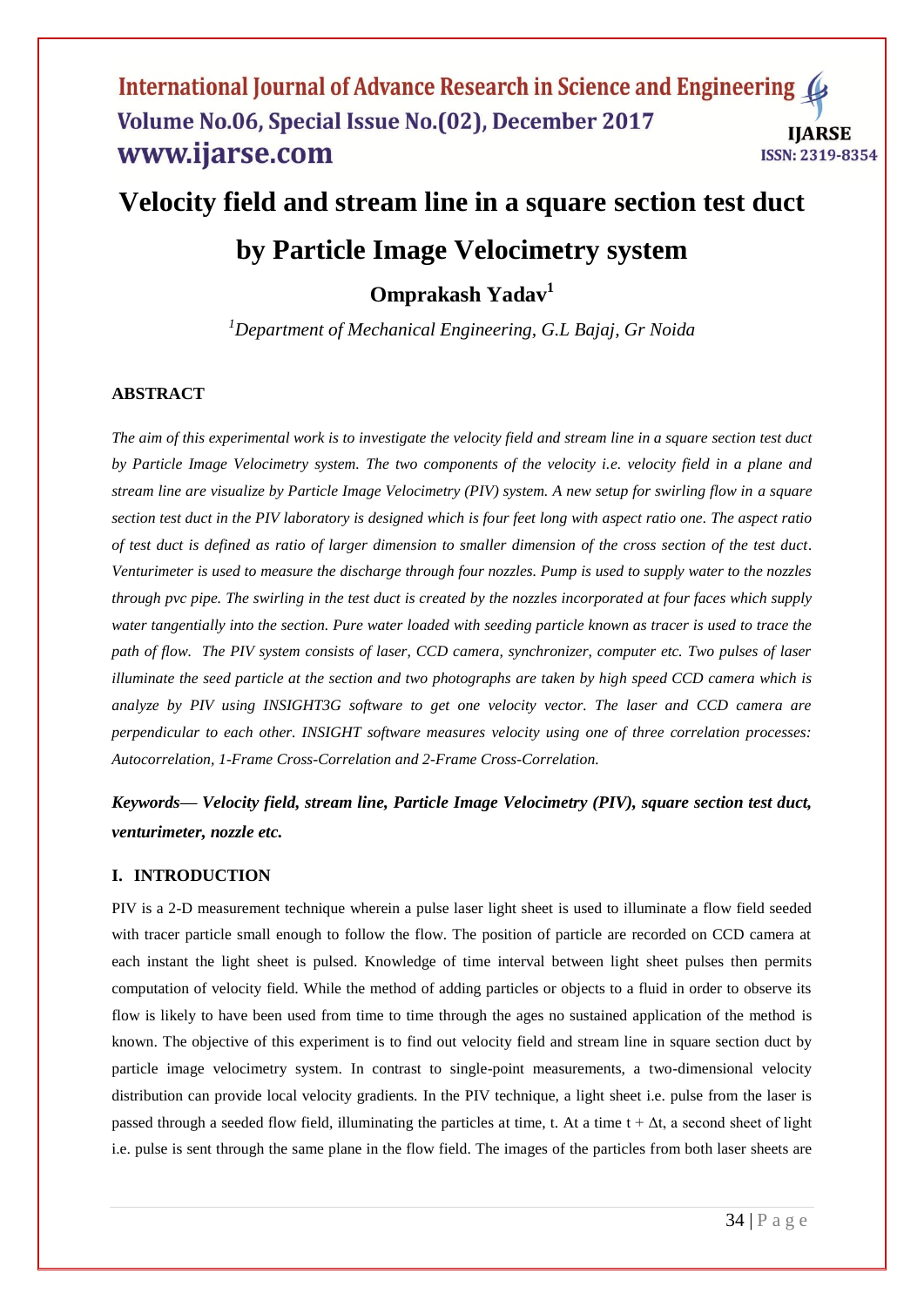# **International Journal of Advance Research in Science and Engineering** Volume No.06, Special Issue No.(02), December 2017 **ARSE** www.ijarse.com **ISSN: 2319-8354**

saved on a recording medium. Measurement of the separation between two images of the same particle throughout the field of view by autocorrelation can provide the local fluid velocities as depicted in figure-1.

$$
u(x,t) = \frac{\Delta x(x,t)}{\Delta t}
$$

$$
v(y,t) = \frac{\Delta y(y,t)}{\Delta t}
$$



**Figure:1.** *Principle of Particle Image Velocimetry*

The velocity vector field is given by,

By knowing the displacement in known time, velocity field, vorticity, shear strain etc can be finding by the piv software.

 $=\vec{u}.\vec{i}+\vec{v}.\vec{j}$  $\rightarrow$   $\rightarrow$   $\land$   $\rightarrow$ 

# **II. PARTICLE IMAGE VELOCIMETRY (PIV) SYSTEM**

Particle image velocimetry (PIV) system is a two-dimensional quantitative instantaneous velocity measurement technique. In contrast to single-point measurements, a twodimensional velocity distribution can provide local velocity gradients. The main component of Particle Image Velocimetry system are Light sources i.e. Laser, High speed CCD Camera, Synchronizer and Computer.



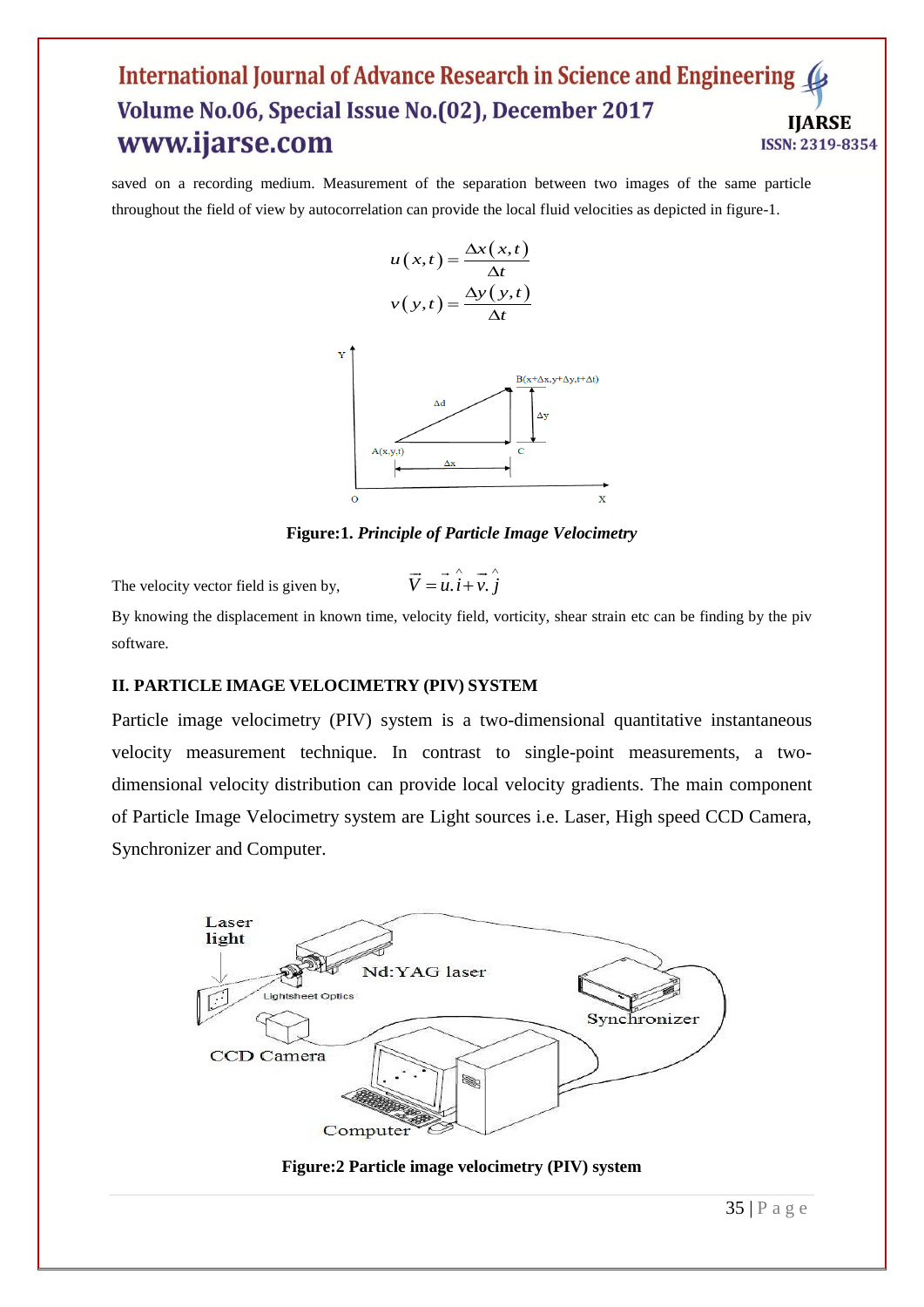# International Journal of Advance Research in Science and Engineering ( Volume No.06, Special Issue No.(02), December 2017 **IIARSE** www.ijarse.com ISSN: 2319-8354

**A. Working Principle:** A pump circulates the water through the piping system and venturimeter to nozzles which are tangentially fitted to the test duct at section 1 and at section 2. The same water is again circulated to the pump. The sequence of events for capturing a series of frames is as follows.

- 1. Synchronizer triggers the camera to start exposure.
- 2. Camera starts exposure and triggers the Synchronizer that the shutter is open with the flash sync output.
- 3. Synchronizer sends fire signals to the laser for the first pulse.
- 4. Synchronizer waits the selected pulse separation time.
- 5. Synchronizer sends signals for the second pulse of light.
- 6. The camera shutter closes at the end of the exposure time.
- 7. Camera outputs the video data.

8. Repeat the sequence for the number of frame to capture. The camera must be ready for the next exposure trigger before the frame rate time or an error will occur.



**Figure:3 Capture timing diagram.**

## **III. EXPERIMENTAL SETUP**

### A. **EXPERIMENTAL TEST DUCT**

The complete test duct is made of Flexi glass sheet (transparent) to enable visualization of the flow as well as PIV measurements at the section 1 and section-2. The other side of chamber is vertical and open to the atmosphere. The test duct is full of water loaded with seeding particle. The test duct is fitted with 4 nozzles at section 1 and 4 nozzles at section-2 tangentially to supply the water into test duct such that the flow is swirling. The experimental test duct is as shown in figures -4 and figure-5.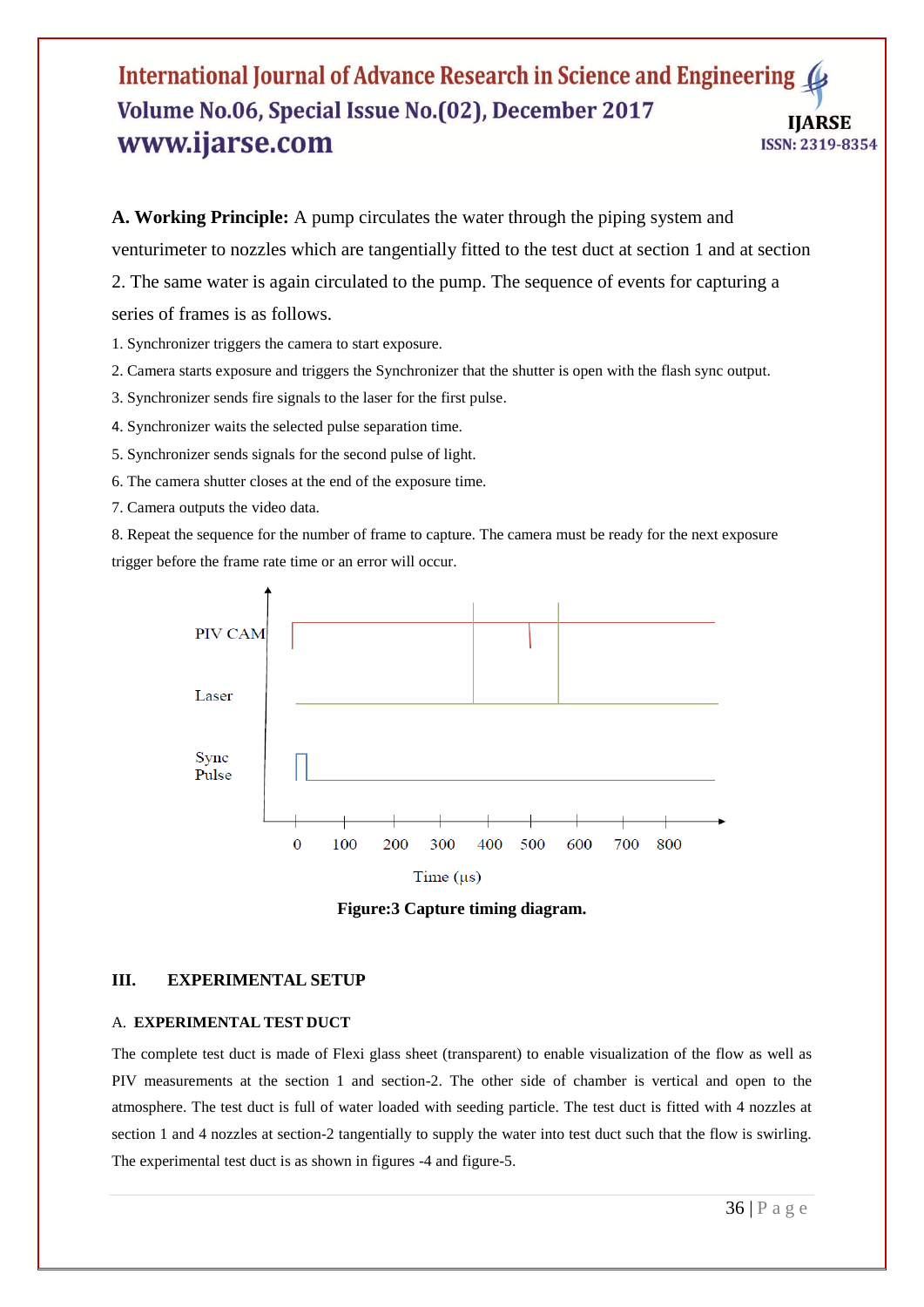International Journal of Advance Research in Science and Engineering Volume No.06, Special Issue No.(02), December 2017 **IIARSE** www.ijarse.com ISSN: 2319-8354



*Figure 4. Experimental test ducts*

# B. **VENTURIMETER**

I have design and fabricate two venturimeter to measure discharge through each section. Maximum deflection of 45cm can be allow, otherwise mercury will flow out.



**Figure**:5 Venturimeter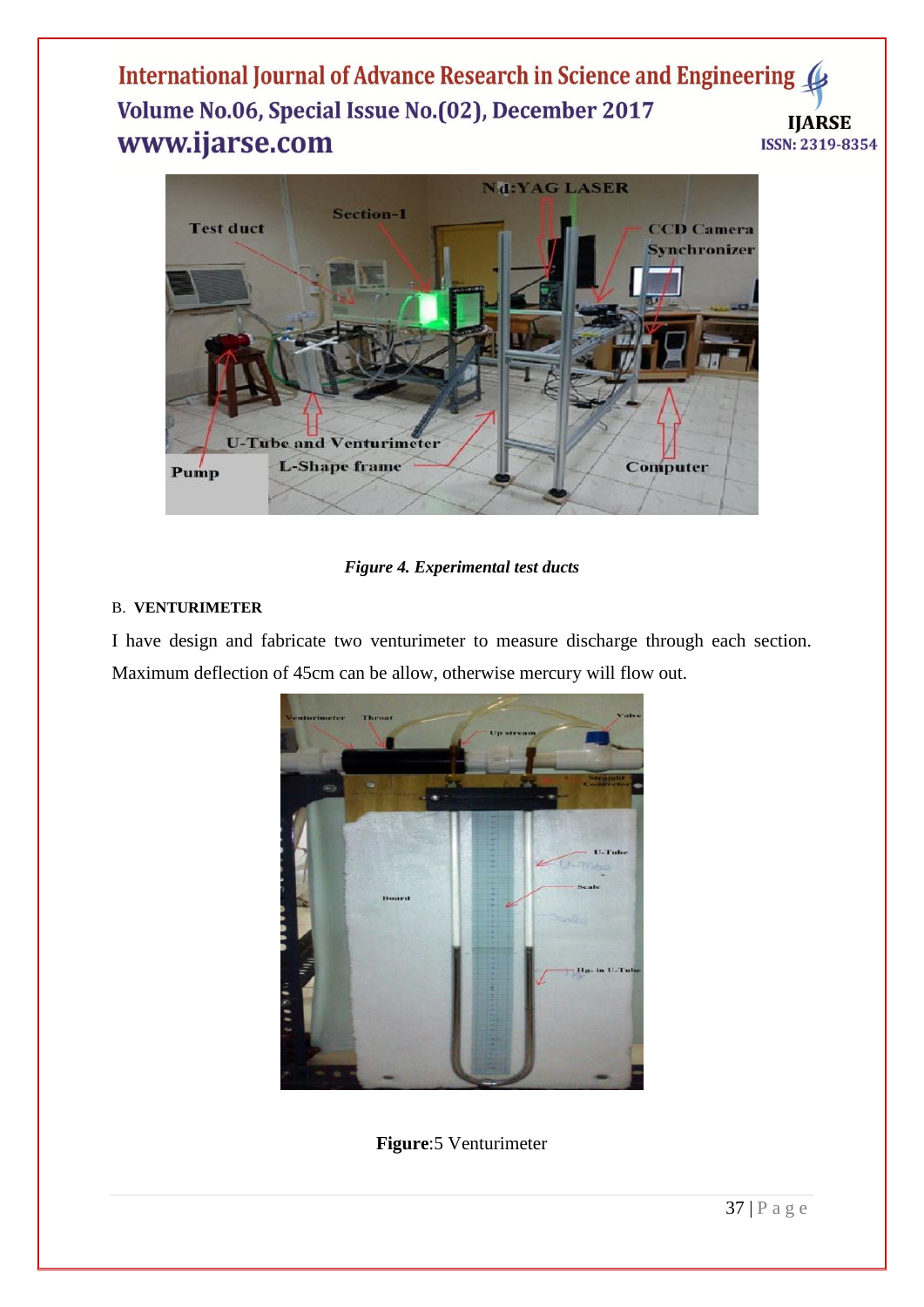# International Journal of Advance Research in Science and Engineering Volume No.06, Special Issue No.(02), December 2017 **IIARSE** www.ijarse.com **ISSN: 2319-8354**

# **IV RESULTS AND DISCUSSION**

C. **Average velocity field**: Discharge,  $q_{total} = 52.38$  lpm and discharge through one nozzle,  $q_1 = 13.10$  lpm, Reynolds number at nozzle-1 exit,  $r_e$ =43783.56 (from venturimeter)







**Figure**:7 average velocity field at section-2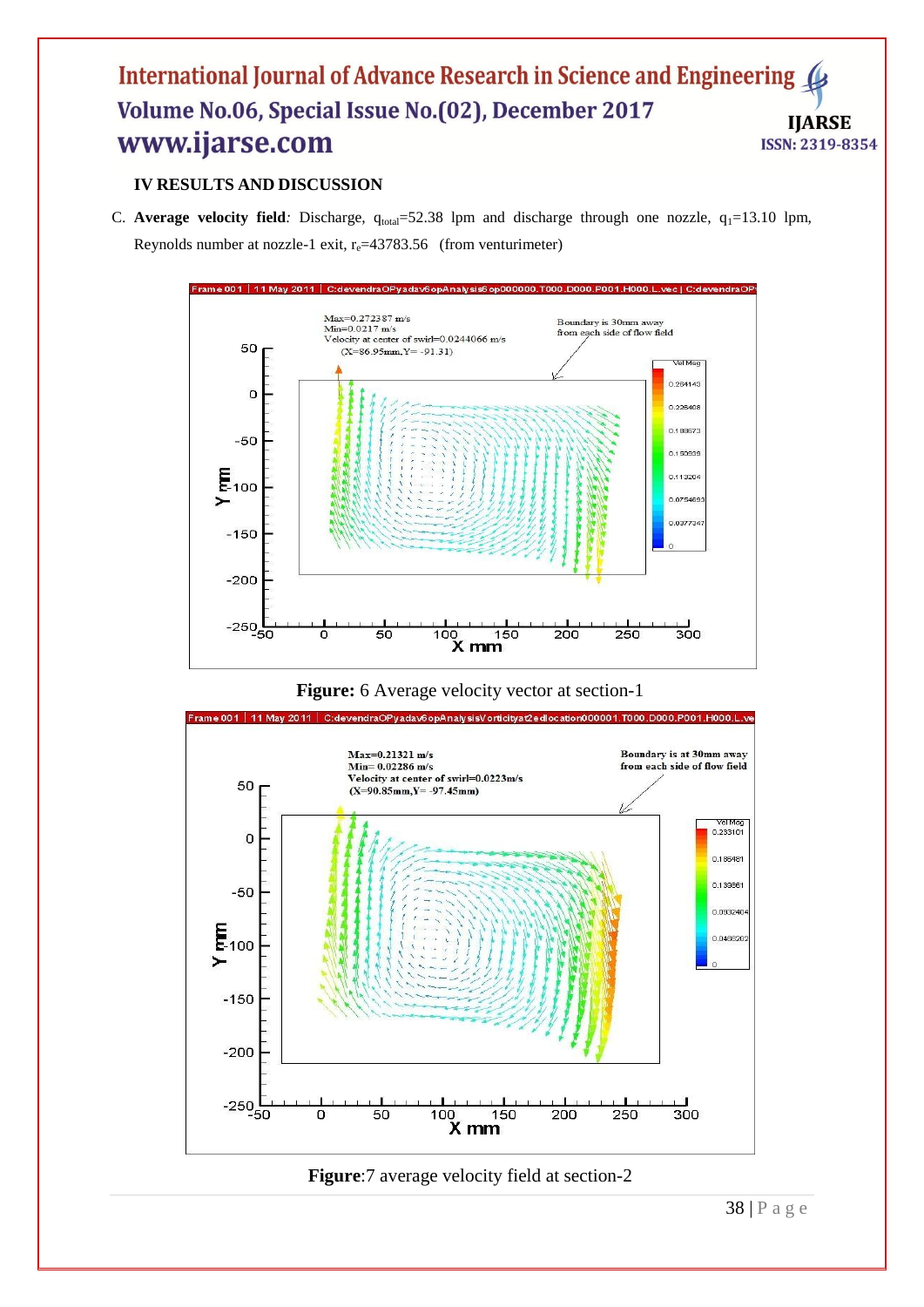International Journal of Advance Research in Science and Engineering Volume No.06, Special Issue No.(02), December 2017 **IJARSE** www.ijarse.com ISSN: 2319-8354

### D. **STREAMLINE**



 **Figure:8** Stream line for average field at section-1



# **Figure:**9 stream line for average velocity field at section-2